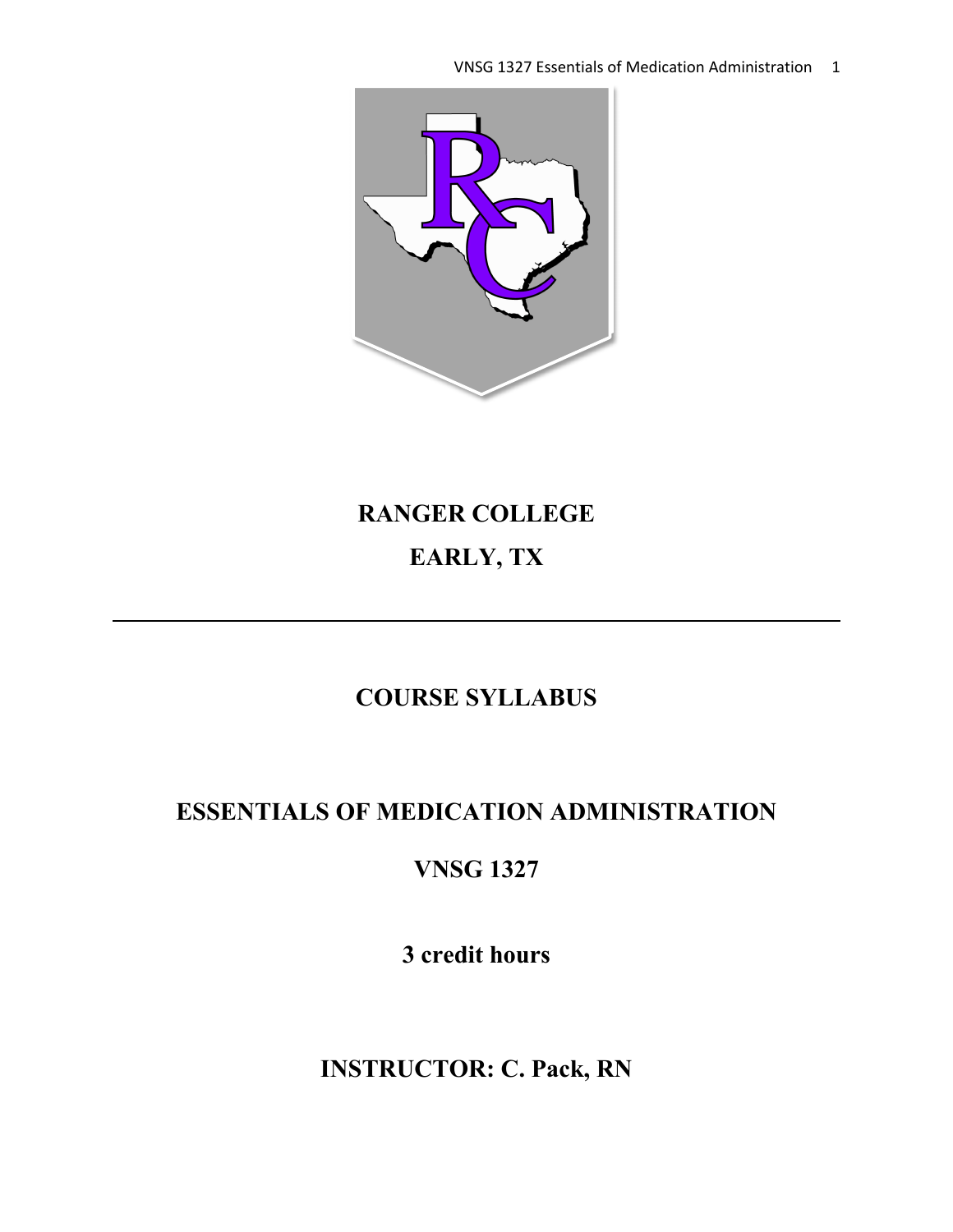INSTRUCTOR: C. Pack, RN EMAIL: cpack@rangercollege.edu OFFICE: 300 Early Blvd St. 105, Early, TX, 76802 Rm 113 PHONE: 325-200-4132 OFFICE HOURS: Monday – Wednesday 4pm-5pm; Thursday & Friday by appointment only

#### **I. Texas Core Curriculum Statement of Purpose**

Through the Texas Core Curriculum, students will gain a foundation of knowledge of human cultures and the physical and natural world, develop principles of personal and social responsibility for living in a diverse world, and advance intellectual and practical skills that are essential for all learning.

### **II. Course Description**

General principles of medication administration including determination of dosage, preparation, safe administration, and documentation of multiple forms of drugs. Instruction includes various systems of measurement.

#### **III. Required Background or Prerequisite**

Anatomy and Physiology I and CPR certification are required prior to the start of this course.

#### **IV. Required Textbook and Course Materials**

Taber's Cyclopedic Medical Dictionary, 22nd Ed., F.A. Davis. ISBN: 978-0-8036-5904-9 April Hazard Vallerand, PhD, RN, FAAN Cynthia A Sanoski, BS, PharmD, FCCP, BCPS Davis's Drug Guide for Nurse's 16<sup>th</sup>. Edition, F.A. Davis Company, Philadelphia, ISBN 978-0-8036-6945-1 Watkins, C. (2018). *Pharmacology Clear and Simple: A Guide to Drug Classifications and Dosage Calculations, 3e*. FA Davis Company. ISBN: 978-0-8036-6652-8

#### **V. Course Purpose**

To teach course content as outlined in the course description and to enable the student to accomplish the core objectives.

#### **VI. Learning Outcomes**

The student will be able to:

- 1. Demonstrate system conversion and accurate dosage calculation.
- 2. Discuss the principles of safe medication administration.
- 3. Identify the elements of accurate documentation of medication administration.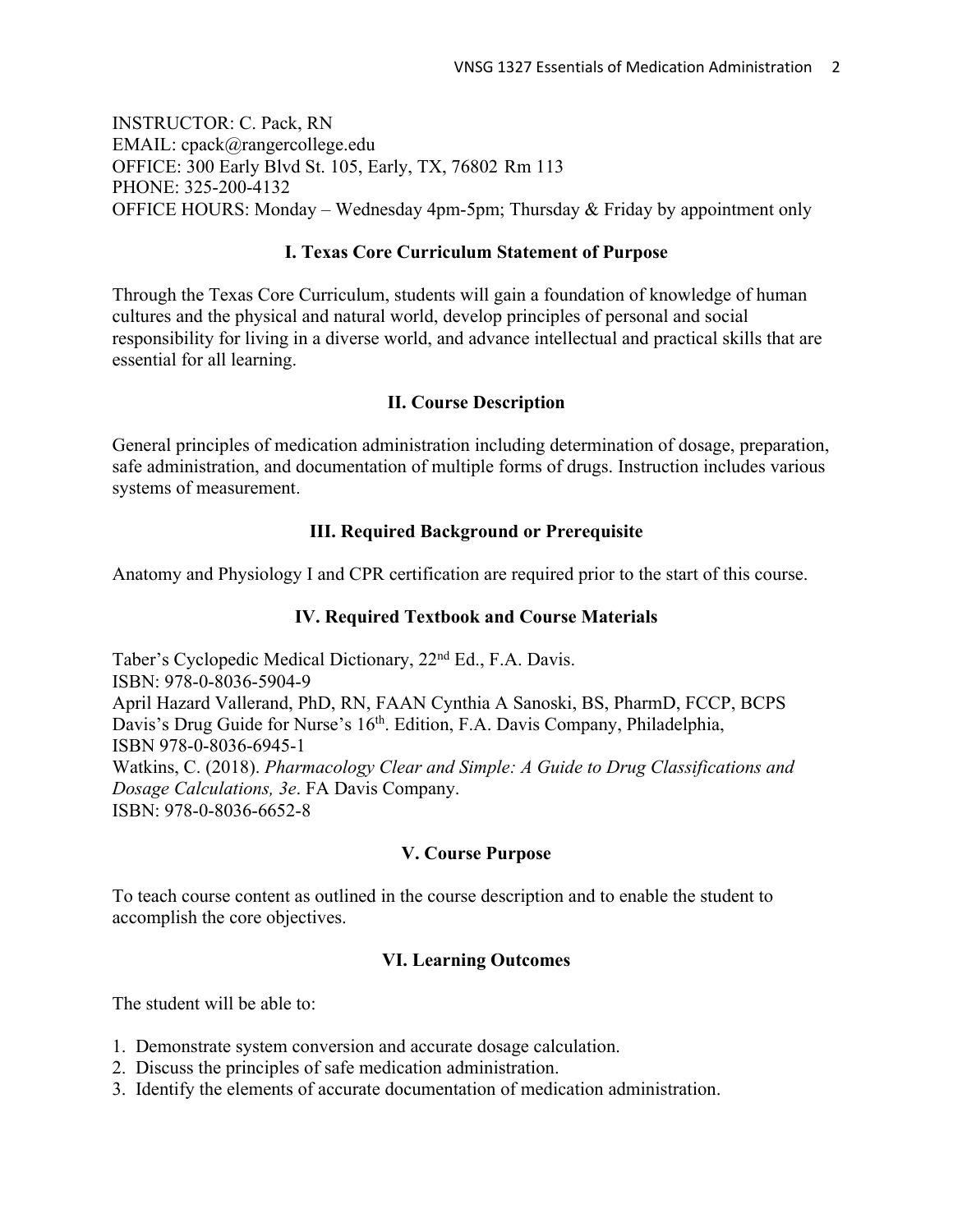- 4. Identify properties, effects, and basic principles underlying the use and administration of pharmacotherapeutic agents.
- 5. Identify legal and ethical parameters of vocational nursing practice and health care as applied to dosage calculation and administration of medication.
- 6. Identify basic principles of safety as they apply to dosage calculation and medication administration.
- 7. Identify developmental stages and common situational variables affecting learning, such as stress, pain, and fear, and the basic principles of the teaching/learning process.

# **VII. Core Objectives**

This course meets the following of the six Core Objectives established by Texas:

- ☒ **Critical Thinking Skills (CT) –** Creative thinking, innovation, inquiry, and analysis; evaluation and synthesis of information
- ☒ **Communication Skills (COM) –** effective development, interpretation and expression of ideas through written, oral, and visual communication
- ☒ **Empirical and Quantitative Skills (EQS) –** The manipulation and analysis of numerical data or observable facts resulting in informed conclusions
- $\boxtimes$  **Teamwork (TW)** The ability to consider different points of view and to work effectively with others to support a shared purpose or goal
- ☒ **Social Responsibility (SR) –** Intercultural competence, knowledge of civic responsibility, and the ability to engage effectively in regional, national, and global communities
- ☒ **Personal Responsibility (PR) –** The ability to connect choices, actions, and consequences to ethical decision-making

# **VIII. Methods of Instruction**

This class may include lectures, discussions, group activities in class, group projects, electronic documents, power points, pre-class activity, ATI, and handouts.

# **IX. Methods of Assessment**

# **All students must achieve an overall average of 78% or higher to pass this course.**

**Exams** - Three major exams (60 percent of total grade) consisting of basic math skills, dosage Calculation, abbreviation, and conversion and medication administration. Each major test is worth 100 points and will be graded accordingly. Testable material includes content from all components of the program including lecture material, classroom discussions, assignments, activity assignments, ATI, board work, and handouts. Material previously covered may be on subsequent exams.

Exams must be taken when scheduled unless arrangements are made prior to exam with the instructor for an alternate test date. Alternate exams are given at the discretion of the instructor. Alternate exams will automatically be deducted 10 points.

**ATI**: (10 percent of total grade). Evidence of content practice, attempt and completion of content exams.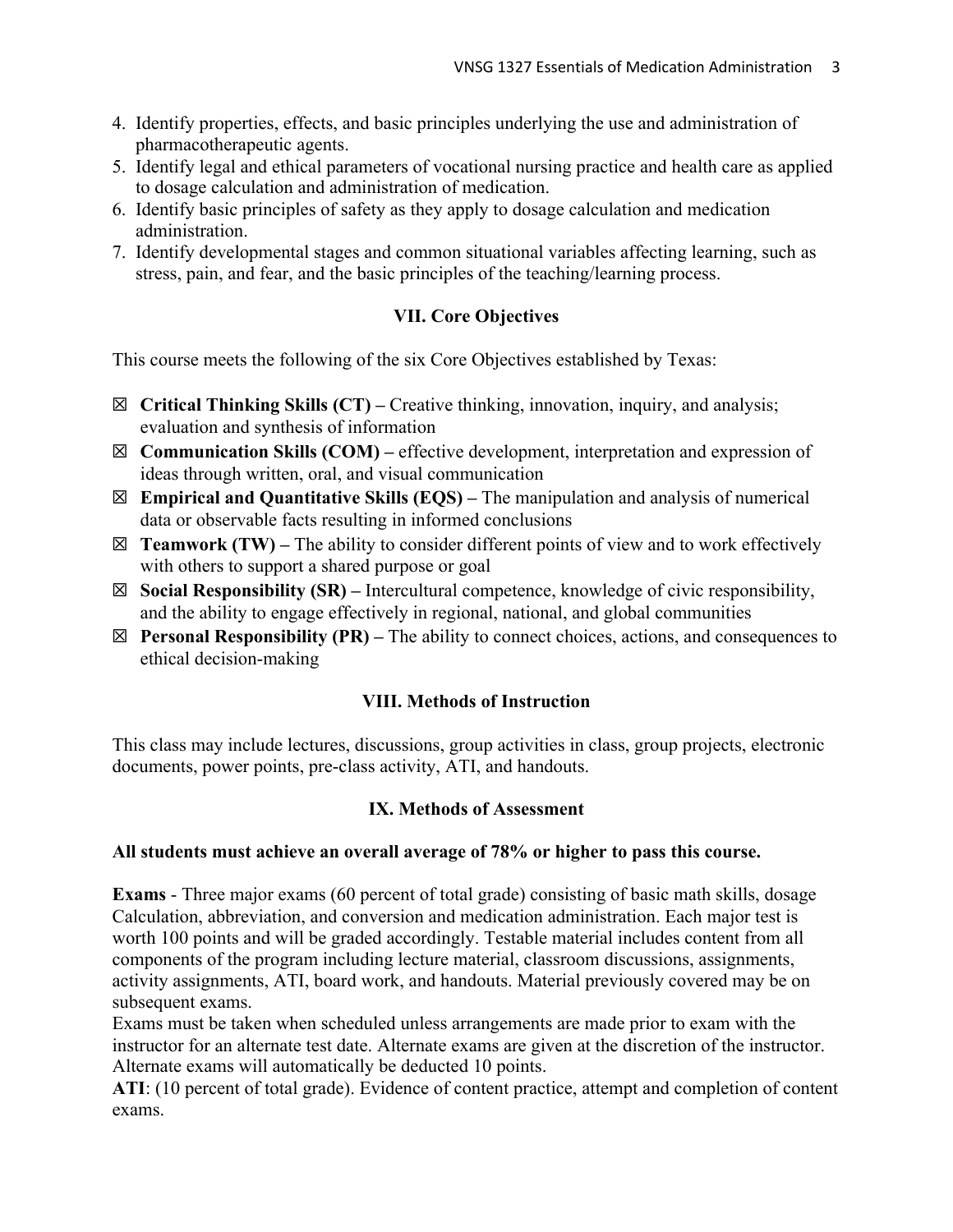**Activities:** (10 percent of total grade) consisting of questions pertaining to assigned essentials of medication administration and pop quizzes.

**Final Exam** (20 percent) – There will be a comprehensive exam (75 questions) over all material covered in this course.

Grading Scale:  $A = 93-100$  B = 86-92 C = 78-85 F = 77 and below

# **\*\*Exam grades will be posted to blackboard within 24-48 hours.\*\***

### **\*\*Schedule is subject to change.\*\***

# **X. Course/Classroom Policies**

1. Be in the classroom and in your seat before class start time. There is a lot of information to cover and limited time to cover it.

2. Be prepared for each class when you arrive in the classroom. This includes books, computer, notes, completed assignments, pencils, and any necessary supplies.

3. Turn in assignments on time and in the proper manner. Late work will not be accepted.

4. Academic dishonesty according to the Ranger College Handbook is defined as copying from another student's test or academic work, or collaboration with another person in preparing written work for credit. Students who commit any of these offenses will go before the Director of the VN Program and will potentially lead to dismissal from the nursing program. (See the section of the Ranger College for further details.

5. No phones are allowed in the classroom or lab setting, unless used for class activity at the instructor's discretion. If it becomes apparent to the instructor that you have a phone in the classroom or lab, you will be dismissed from class and counted absent for that day.

6. Laptops will be used to access your ATI learning. However, the majority of this class will be done the old-fashioned way with paper and a pencil. Make sure you have plenty of paper and numerous pencils.

7. Email – My email address is available for you to use. Please do not abuse that privilege. I will be more than happy to communicate with you about class information and schedule, but only after you have checked this information on your own and have questions. Please identify yourself in any and all emails to me. Email will be answered within 24 - 48 hours during the week or the following Monday if sent on weekend.

8. Disruptions or talking during lecture is distracting to your fellow classmates, one warning will be given, if the talking continues, the offenders will be dismissed from the learning session.

9. Sleeping during lecture will lead to dismissal from class and counted absent for that day.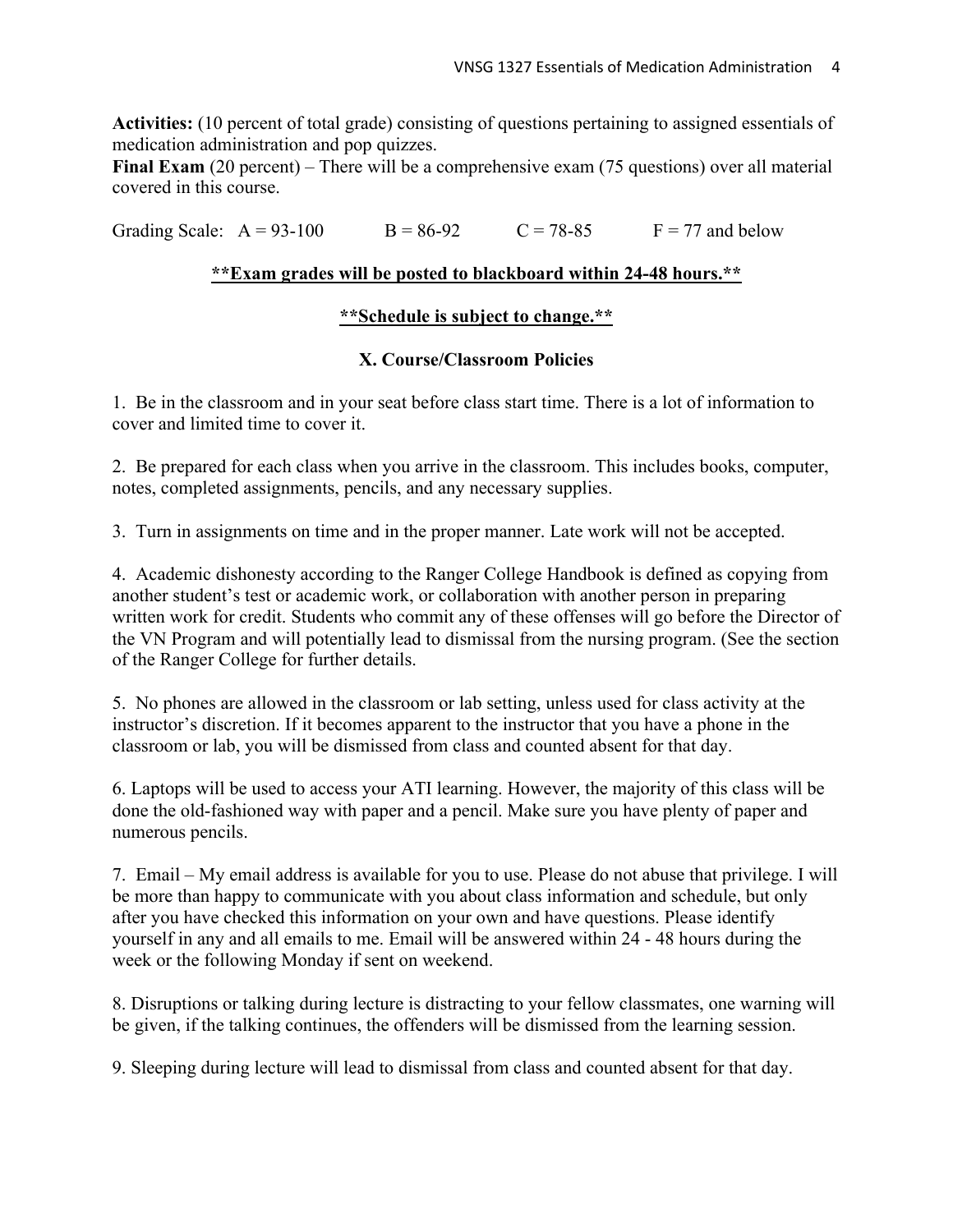#### **XI. Non-Discrimination Statement**

Admissions, employment, and program policies of Ranger College are nondiscriminatory in regard to race, creed, color, sex, age, disability, and national origin.

#### **XII. ADA Statement**

Ranger College provides a variety of services for students with learning and/or physical disabilities. Students are responsible for making initial contact with the Ranger College Counselor, Gabe Lewis (glewis@rangercollege.edu). It is advisable to make this contact before or immediately after the semester begins.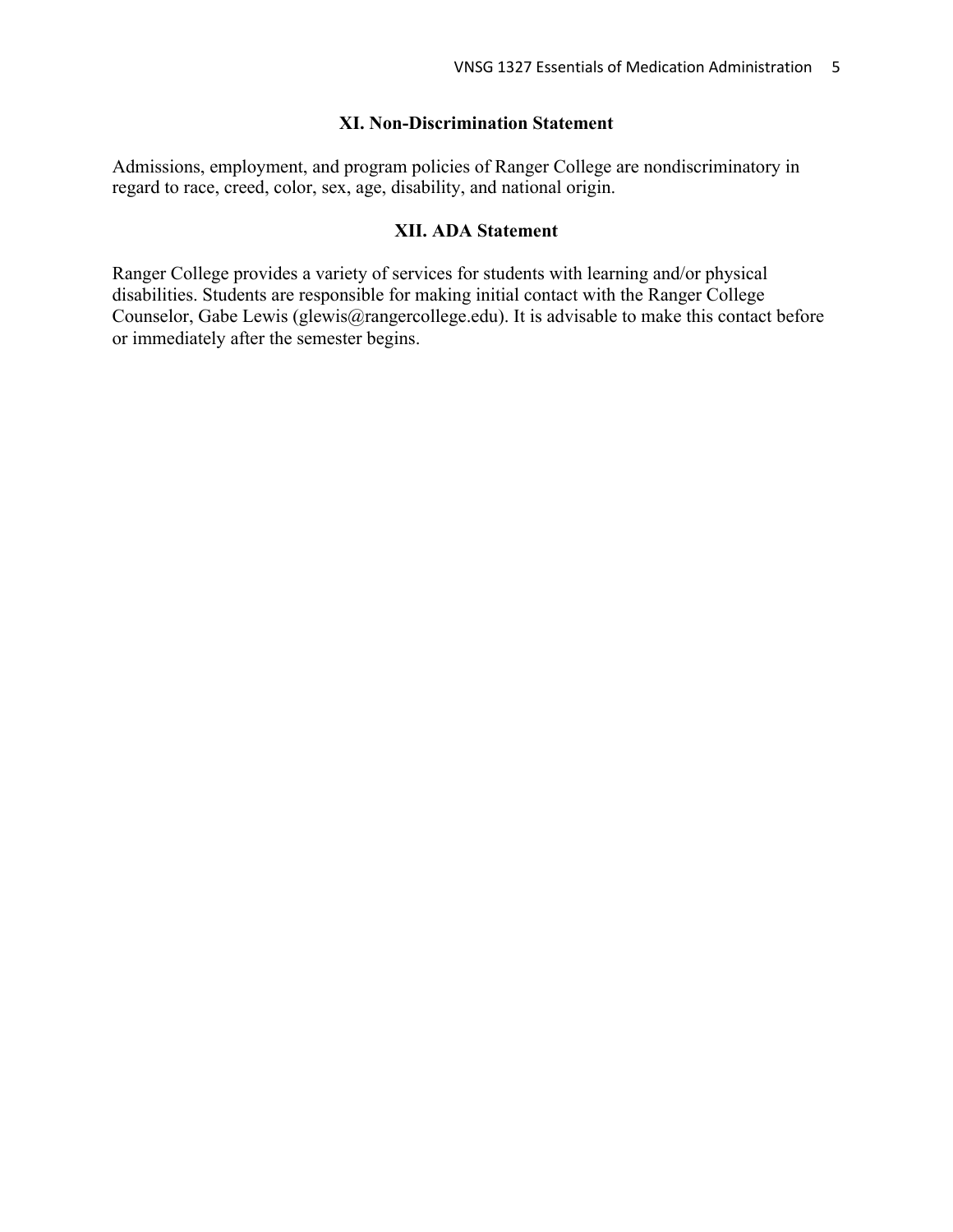### **XIII. Course Outline/ Schedule RANGER COLLEGE VOCATIONAL NURSING PROGRAM ESSENTIALS OF MEDICATION ADMINISTRATION VNSG 1327 FALL 2019**

| XIII. COURSE OUTLINE/ SCHEDULE |                                       | <b>ACTIVITY</b>              | <b>ATI</b>                                                  | <b>DUE DATE</b>       |
|--------------------------------|---------------------------------------|------------------------------|-------------------------------------------------------------|-----------------------|
| Week 1                         | Orientation; Review Syllabus;         | Chapter 6                    | Dosage Calc: Desired Over Have                              | <b>Week 2 by 0800</b> |
|                                | Pre-Test                              | Pgs. 110-116                 | -Safe Dosage                                                |                       |
|                                |                                       |                              | -Dosages by weight                                          |                       |
|                                |                                       |                              |                                                             |                       |
| Week 2                         | Lecture Chapter 6                     | Chapter 7                    | Dosage Calc: Desired Over Have                              | Week 3 by 0800        |
|                                | Pgs. 89-109                           | Pgs. 128-130                 | -Powdered Medications                                       |                       |
|                                |                                       |                              |                                                             |                       |
| Week 3                         | Lecture Chapter 7                     | Chapter 8                    | Dosage Calc: Desired Over Have                              | Week 4 by 0800        |
|                                | Pgs. 117-127                          | Pgs. 151-154                 | -Injectable Medications                                     |                       |
|                                |                                       |                              |                                                             |                       |
| Week 4                         | Lecture Chapter 8                     | $\overline{a}$               | Dosage Calc: Desired Over Have                              | Week 5 by 0800        |
|                                | Pgs. 131-150                          |                              | -Case Studies                                               |                       |
|                                |                                       |                              |                                                             |                       |
| Week 5                         | Exam 1 Chapters 6-8                   | Chapter 3                    | Dosage Calc: Desired Over Have                              | Week 6 by 0800        |
|                                | 1st Attempt at 100's Test             | Pgs. 44-49                   | -Medication Administration                                  |                       |
|                                |                                       |                              |                                                             |                       |
| Week 6                         | Lecture Chapter 3                     | Chapter 4                    | Dosage Calc: Desired Over Have                              | Week 7 by 0800        |
|                                | Pgs. 31-43                            | Pgs. 68-71                   | -Critical Care Medications                                  |                       |
|                                |                                       |                              |                                                             |                       |
| Week 7                         | Lecture Chapter 4                     | Chapter 5                    | Dosage Calc: Desired Over Have                              | Week 8 by 0800        |
|                                | Pgs. 51-67                            | Pgs. 83-86                   | -Pediatric Medications                                      |                       |
| Week 8                         |                                       |                              |                                                             |                       |
|                                | Lecture Chapter 5<br>Pgs. 73-82       |                              | Dosage Calc: Desired Over Have<br>-Case Studies Final 1 & 2 | Week 9 by 0800        |
|                                |                                       |                              |                                                             |                       |
| Week 9                         | Exam 2 Chapters 3-5                   | Chapter 9                    | Dosage Calc: Desired Over Have                              | Week 11 by 0800       |
|                                | 2 <sup>nd</sup> Attempt at 100's Test | Pgs. 166-169                 | -Oral Medications                                           |                       |
|                                |                                       |                              |                                                             |                       |
| Week 10                        | <b>TBA</b>                            |                              |                                                             |                       |
|                                |                                       |                              |                                                             |                       |
| Week 11                        | Lecture Chapter 9                     | Chapter 10                   | Dosage Calc: Desired Over Have                              | Week 12 by 0800       |
|                                | Pgs. 157-165                          | Pgs. 207-212                 | -Parenteral (IV) Medications                                |                       |
|                                |                                       |                              |                                                             |                       |
| Week 12                        | Lecture Chapter 10                    | L,                           | Dosage Calc: Desired Over Have                              | Week 13 by 0800       |
|                                | Pgs. 171-206                          |                              | -Case Studies Final 3 & 4                                   |                       |
|                                |                                       |                              |                                                             |                       |
| Week 13                        | Exam 3 Chapters 9 & 10                | $\overline{a}$               | L,                                                          |                       |
|                                | Final Attempt at 100's Test           |                              |                                                             |                       |
|                                |                                       |                              |                                                             |                       |
| Week 14                        | <b>Thanksgiving Week</b>              | $\qquad \qquad \blacksquare$ | **SCHEDULE IS SUBJECT TO CHANGE**                           |                       |
| Week 15                        | <b>Final Review</b>                   | $\qquad \qquad \blacksquare$ |                                                             |                       |
| Week 16                        | <b>Comprehensive Final Exam</b>       | $\blacksquare$               |                                                             |                       |

**\*\*\*Must be present for all tests. Automatic 10-point deduction for any absences.\*\*\***

**\*\*\*All activity & ATI assignments due via Blackboard by 8 am.\*\*\***

**\*\*\*NO LATE ASSIGNMENTS ACCEPTED!\*\*\***